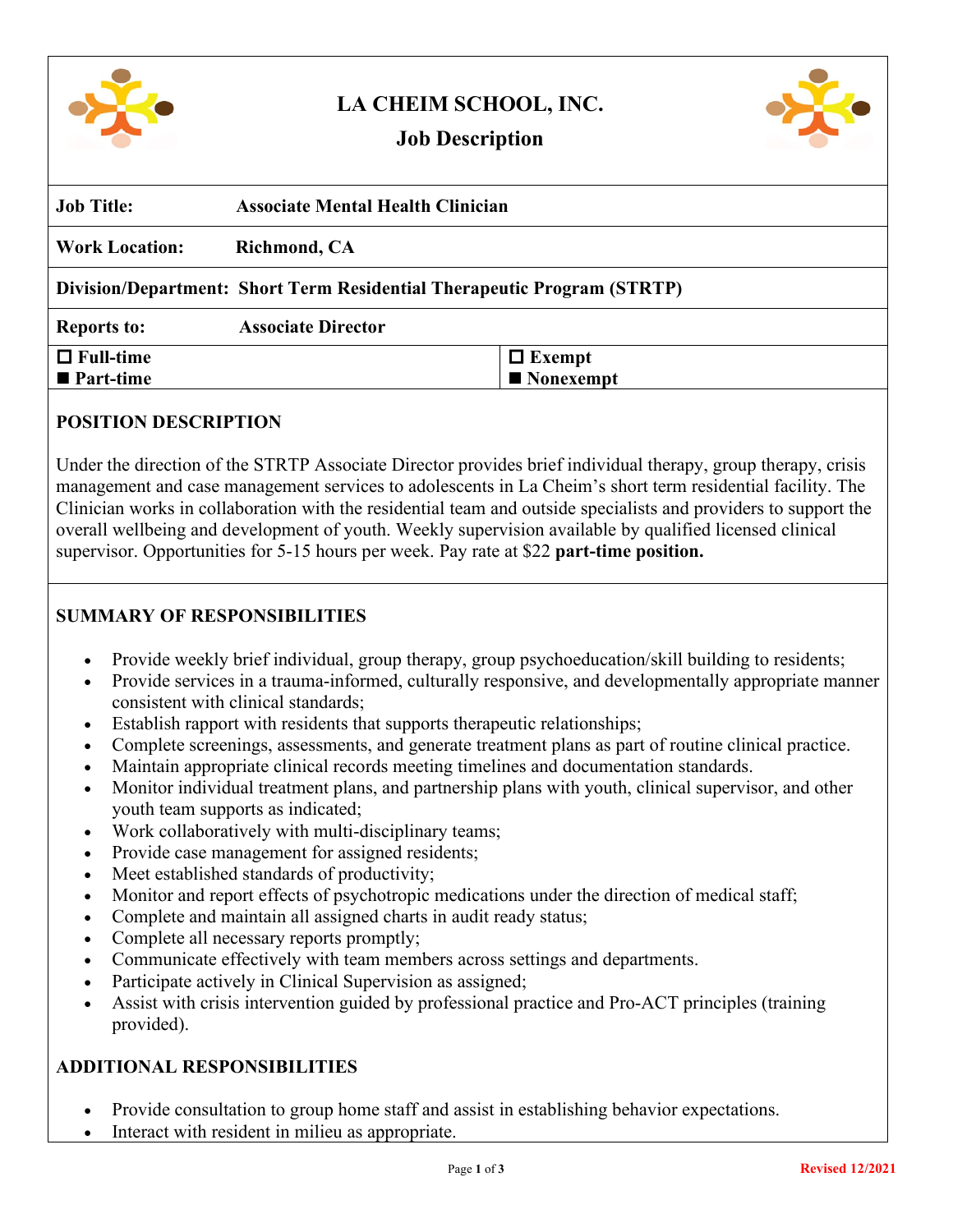- Respond effectively in crisis situations;
- Attend team and staff meetings and trainings as scheduled;
- Facilitate conferences between resident and team to enhance resident participation;
- Meet regularly with supervisor to evaluate student progress;
- Attend IEP meetings as scheduled;
- Maintain professional behavior and boundaries in all interactions with residents and staff
- Other duties may be required as La Cheim continues its development.
- Employees are expected to be flexible and responsive to changes in the scope of duties.

### **TRAINING**

- La Cheim Staff participate in monthly relevant training provided through Relias.
- Complete other training, as assigned.

## **QUALIFICATIONS AND SKILLS**

- Post Graduate AMFT, ASW, Registered with the BBS
- Valid California Driver's License
- Clearances of TB test, physical exam, FBI and DOJ, and other mandatory State/Federal requirements.
- Excellent written and verbal communication skills
- Ability to write and implement Behavior Treatment Plan
- Ability to effectively document provided services
- Ability to work in a fast-paced environment
- Must be a team player

### **DESIRED QUALIFICATIONS (OPTIONAL)**

- Good time management and organizational abilities
- Comfortable working with clients with severe mental illnesses
- Culturally sensitive and skillful at collaborating with a diverse population
- Steady, even temperament ability to project calmness and courtesy

## **ADDITIONAL REQUIREMENTS (OPTIONAL)**

- Maintains fixed and regular scheduled hours
- Professional licensure and required supervision coursework current

### **PHYSICAL REQUIREMENTS**

#### **The following is the extent of the specific activity required for this position:**

- Stairs climbing stairs up to  $50-100$  up to 2-4 hours, not continuously
- Sitting up to 2 hours, not continuously; standing up to 4 hours, not continuously
- Walking up to 2 hours, not continuously; bending over up to 1 hour, not continuously
- Crawling up to 0 hours; climbing up to 0 hours, reaching overhead up to a few minutes
- Crouching up to  $\frac{1}{2}$  hour, not continuously; kneeling up to a few minutes
- Balancing up to 0 hours; pushing or pulling up to a few minutes
- Lifting or carrying  $-25$  pounds or less; repetitive use of feet up to 0 hours
- Repetitive use of hands  $-$  up to 0 hours
- Grasping with one or both, simple and firm, for up to 1 hour, not continuously